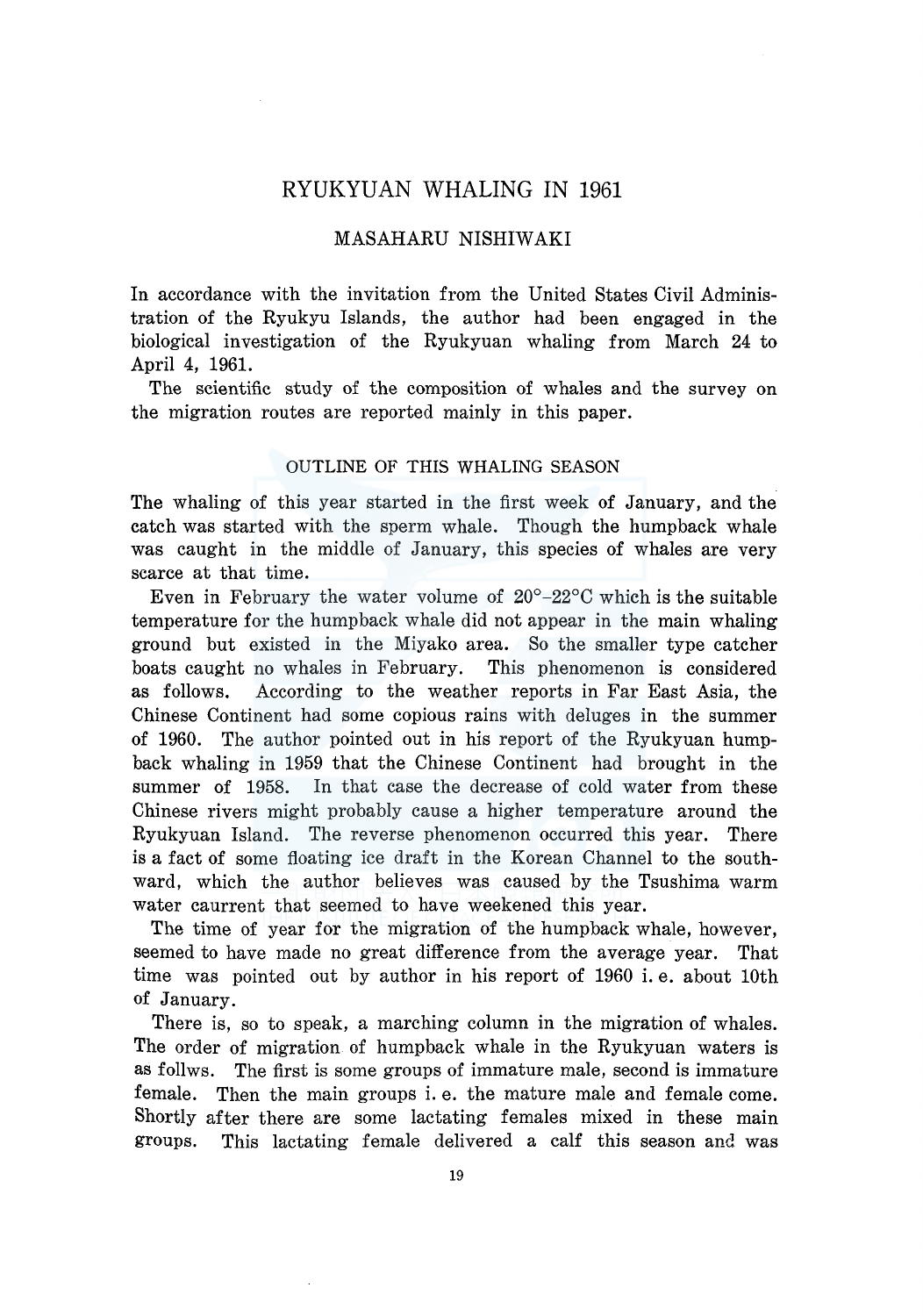actually lactating at the time. These actually lactating groups are the last to leave these waters. The males which arive after the main groups are almost mature.

There were very small number of immature males caught in the



sideration, the immature male migrated away from the Miyako area to the north-east direction in January. The catcher boats found and caught the immature females at the time of their migration in the southern parts of the whaling ground. It is considered that their migration was affected by the colder water mass of the East China Sea. In Fig. 1 the above mentioned facts are shown as average body length, sex ratio and composition of sexual conditions in each month. These figures fit in well with the same figures of the previous years. In May of this season one mature female was caught, . but the figure does not in-

catch of this season. Taking the above mentioned con-

Fig. 1. Average body length, sex ratio and com-clude this whale. position of sexual conditions in each month. Nine sperm whales were

caught in the beginning of this whaling season, but in a later period only a small effort was paid to the sperm whale whaling, because efforts were concentrated in the humpback whale whaling.

No other species of whales were caught.

## COMPOSITION OF WHALES CAUGHT

In Table 1 is given the size distribution of the humpback whales caught according to their physical condition on 90 whales including 31 males and 59 females.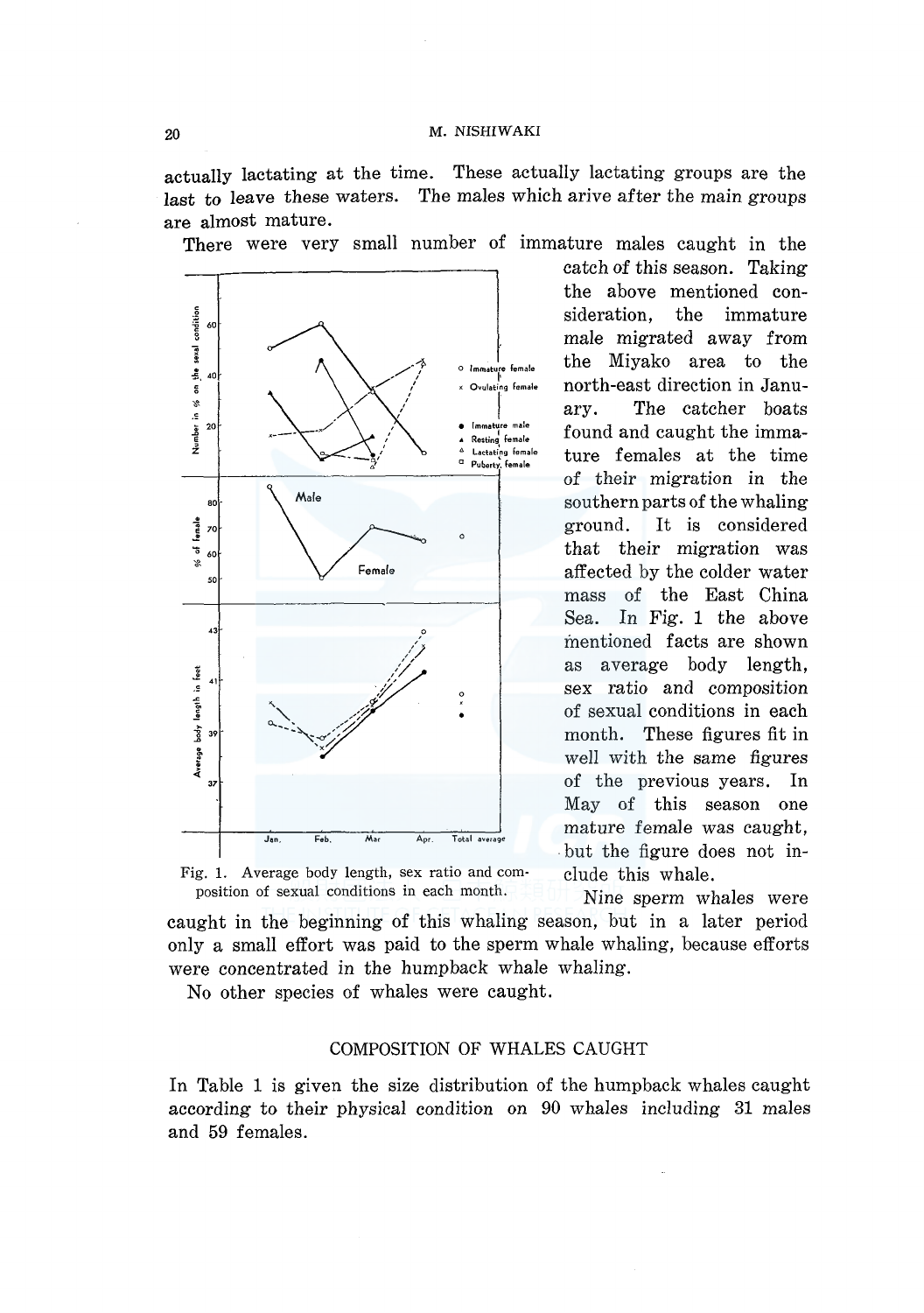| l                                                                                                        |
|----------------------------------------------------------------------------------------------------------|
|                                                                                                          |
|                                                                                                          |
| i<br>)<br>Z                                                                                              |
| ${1 \over 2}$                                                                                            |
|                                                                                                          |
|                                                                                                          |
| いっていしょう くもこ ていきりよく てくしゃ じゅうていしゃく くち アットアンド こうごう ちょうしゃ りく こうぐんもう ちょうじょう じょうしょう しょうしゃく<br>.<br>.<br>.<br>I |
|                                                                                                          |
|                                                                                                          |
| l<br>ׇ֠<br>l                                                                                             |

|        |                                                        |                   |           |   |    |          |                | RYUKYUAN WHALING IN 1961 |                            |              |             |               |            |               |                   |               |                          |                |            |                          |                                           |                                                |                    |                 |                   | $\overline{\mathbf{c}}$ |
|--------|--------------------------------------------------------|-------------------|-----------|---|----|----------|----------------|--------------------------|----------------------------|--------------|-------------|---------------|------------|---------------|-------------------|---------------|--------------------------|----------------|------------|--------------------------|-------------------------------------------|------------------------------------------------|--------------------|-----------------|-------------------|-------------------------|
|        | $\begin{array}{c}\text{Grad}\\\text{total}\end{array}$ |                   |           |   | ∞  |          |                | 272                      |                            |              | congo con a |               |            |               |                   |               | $\overline{\phantom{a}}$ |                |            |                          |                                           | $\begin{array}{c} 1 \\ 90 \\ 40.1 \end{array}$ | 100.0              |                 |                   |                         |
|        | Total                                                  |                   |           |   | 10 | $\infty$ |                |                          | ∾                          | က            | G           | ယ             | က          | S             | S                 | $\sim$        | ₹                        |                |            | $\overline{a}$           |                                           | 59,4                                           | 65.6               |                 |                   |                         |
|        |                                                        | $\int_{\sin x}$   |           |   |    |          |                | N                        |                            | ຕ            | అ           | ပ             | S          | w             | က                 | N             | ◅                        |                |            | $\overline{\phantom{0}}$ | $\begin{array}{c} 35 \\ 43.0 \end{array}$ |                                                |                    |                 |                   | $\frac{59.3}{100.0}$    |
|        |                                                        |                   |           |   |    |          |                |                          |                            |              |             |               |            |               |                   |               |                          |                |            |                          |                                           | $6\frac{42.5}{42.5}$                           |                    |                 |                   | $17.1\,$                |
| Female | Mature                                                 | Resting Lactating |           |   |    |          |                |                          |                            |              | 2           | $\sim$ $\sim$ |            |               |                   |               |                          |                |            |                          |                                           | $8$<br>42.1                                    |                    |                 |                   |                         |
|        |                                                        |                   | Multipola |   |    |          |                |                          |                            | N            | ొ           |               |            |               |                   |               | ∾                        |                |            |                          | $\frac{1}{19}$                            | 4.0                                            |                    |                 |                   |                         |
|        |                                                        | Ovulating         | First     |   |    |          |                |                          |                            |              |             |               |            |               |                   |               |                          |                |            |                          | $\mathbf{\alpha}$                         | $38.5$                                         | $\widetilde{43.5}$ |                 | 60.0              |                         |
|        |                                                        |                   |           |   |    |          |                | 2                        |                            |              |             |               |            |               |                   |               |                          |                |            |                          | $\infty$                                  | 38.3                                           |                    |                 |                   |                         |
| Male   | Immature Puberty                                       |                   |           |   | ю  | ∞        | 4              | S                        |                            |              |             |               |            |               |                   |               |                          |                |            |                          | $\overline{z}$                            | 36.4                                           |                    | 40.6            |                   |                         |
|        | Total                                                  |                   |           |   |    | N        | က              | က                        | က                          | 2            |             |               | ∞          |               | $\mathbf{\Omega}$ |               |                          |                |            |                          | $\overline{\omega}$                       | 39.6                                           |                    | $34.4$<br>100.0 |                   |                         |
|        |                                                        |                   |           |   |    |          |                |                          |                            |              |             |               |            |               |                   |               |                          |                |            |                          | $\mathfrak{g}$                            | 40.6                                           |                    | 80.6            |                   |                         |
|        | Immature Mature                                        |                   |           |   | S  |          |                |                          |                            |              |             |               |            |               |                   |               |                          |                |            |                          | $\circ$                                   | 35.3                                           |                    | 19.4            |                   |                         |
|        | Body length<br>in feet                                 |                   |           | ಸ | 33 | 36       | $\mathfrak{D}$ | 38                       | $\boldsymbol{\mathcal{S}}$ | $\mathsf{Q}$ | 극           | $\ddot{ }$    | $\ddot{3}$ | $\frac{4}{3}$ | $\frac{45}{5}$    | $\frac{4}{5}$ | 47                       | $\frac{48}{5}$ | $6\bar{r}$ | $\mathbb{S}$             | Total                                     | Average length                                 | Sex ratio          | Matulity rate   | Rate of ovulating | Rate of lactating       |

# **JKYUAN WHALING IN 1963**

21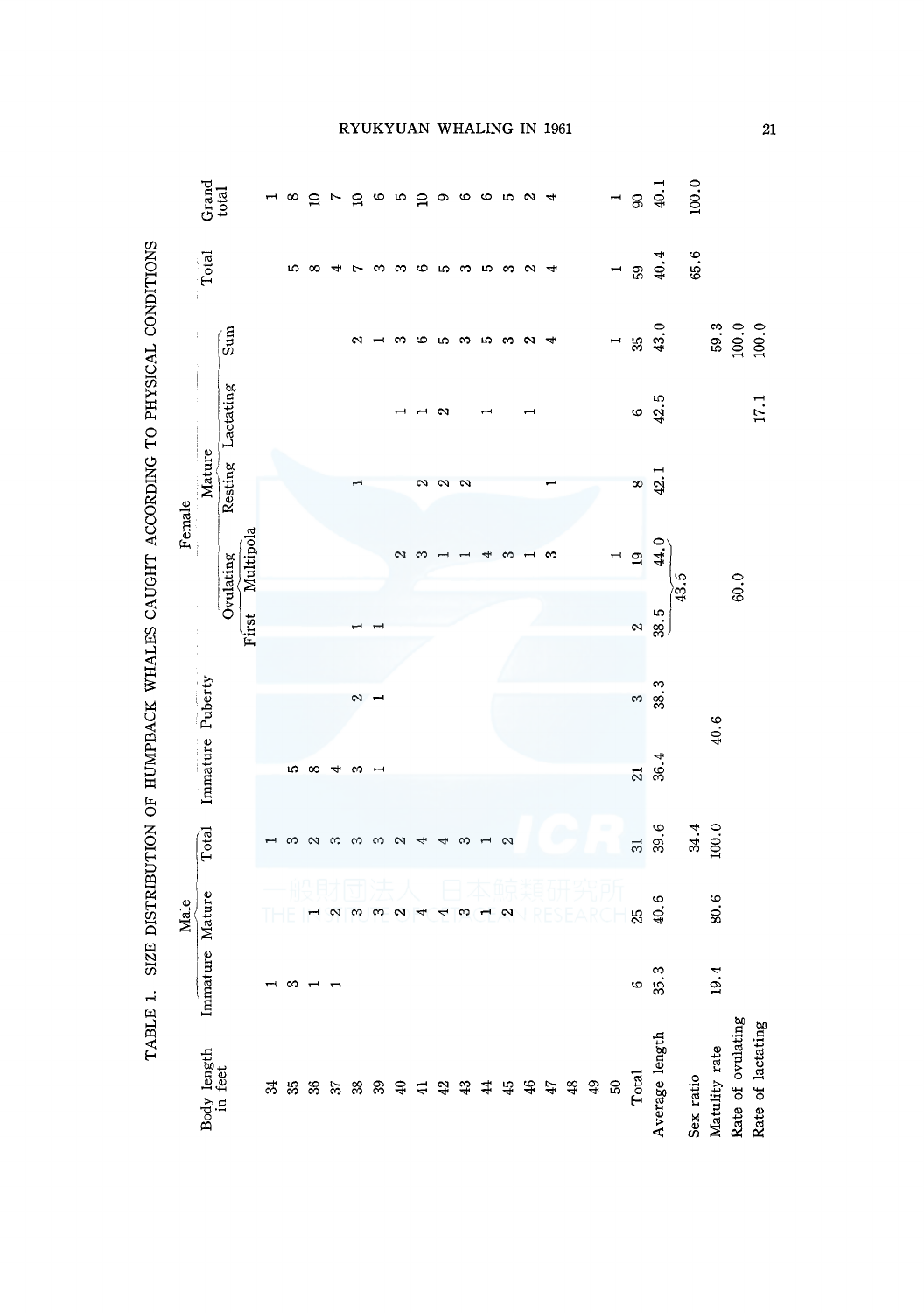The male whose test is weight on either side is  $2.0 \text{ kg}$  is defined as mature. The number of immature males is fewer in comparison with the previous years. The reason that the immature males were scarce is as above stated.

The classification of physical conditions in females was the same as in the previous investigations. The female whose ovaries contain neither new nor old corpus luteum is defined as immature. In these immature females whose Graafian follicle was more than 30 mm in diameter was defined as puberty. The mature females are divided into three stages; the ovulation stage where the female has a new corpus luteum (sometimes two or more new corpora lutea were found), the resting stage where the female has some old corpora lutea and her Graafian follicle is less than 30 mm in diameter, and the lactating stage when they are found to be capable of secreting milk in the mammary glands and did not have any new corpus luteum or a Graafian follicle more than 30 mm in diameter.

|                 |                          | Grade of body color |               |   |               |  |  |  |  |
|-----------------|--------------------------|---------------------|---------------|---|---------------|--|--|--|--|
| Period          | Sex                      |                     | 2             | 3 | 4             |  |  |  |  |
| January         | Male<br>Female           | 5                   |               |   | 0             |  |  |  |  |
| February        | Male<br>Female           | 11<br>10            | а             | 0 |               |  |  |  |  |
| March           | Male)<br>Female          | 13<br>29            |               |   | Ω             |  |  |  |  |
| April           | Male<br>Female           | 6<br>11             | 0<br>$\theta$ | 0 | 0<br>0        |  |  |  |  |
| May             | Male<br><b>Female</b>    |                     | 0             |   | $\theta$<br>0 |  |  |  |  |
| Total           | Male<br>Female<br>Animal | 31<br>56<br>87      | $\frac{2}{3}$ | 0 | 0<br>0<br>0   |  |  |  |  |
| % of occurrence |                          | 96.7                | 3.3           |   |               |  |  |  |  |

TABLE 2. OCCURRENCE OF BODY COLOR OBSERVED

It is impossible to classify the ovulation stage into the ovulation and the pregnant stages in these breeding areas, because of the very small embryo. The rate of ovulation is used for the pregnancy rate in this report. The ovulation rate therefore, always shows a higher percentage than the actual pregnancy rate.

On the maturity rate in the female, the higher percentage figure is concerned with the migration time of this season.

Table 2 shows the occurrence of the white pattern distribution on the abdominal side according to four stages in the same standard in the previous investigations. There is no significant difference in comparison with the previous seasons.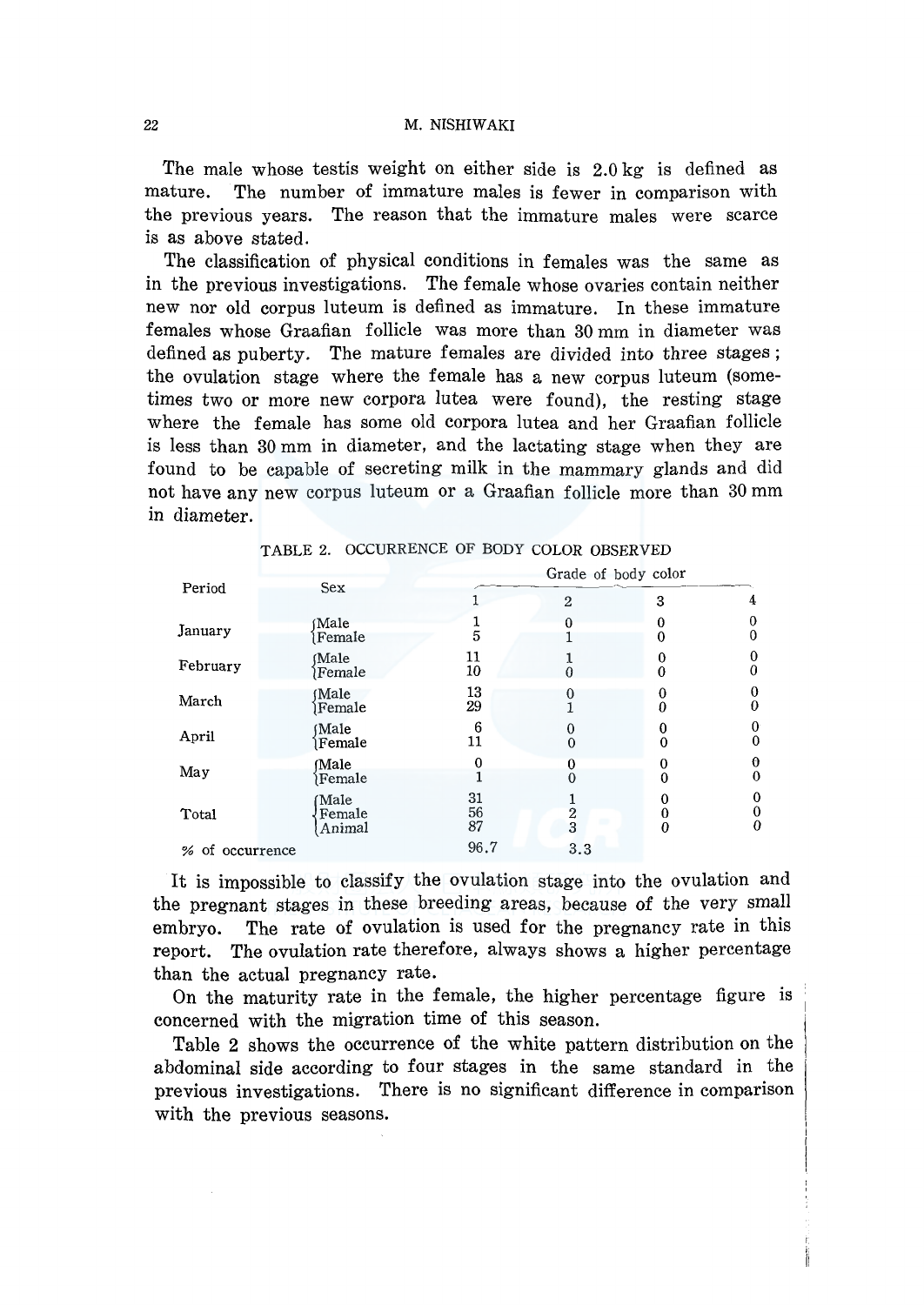In Table 3 is given the frequency of occurrence of blood types. The classification of the blood types was made by investigater Mr. Kazuo Fujino of our Institute as in the case of the last year by using the same serum as in 1960. The occurrence between Type 1 and Type 3 were more similar to the 1959 data than the 1960 data. This matter is also shown in the other results of the biological investigation of this season. It may be suggested that the same groups of the humpback population do not migrate every year to this whaling ground.

|            |                                        |               |        | Occurrence    |        |      |  |
|------------|----------------------------------------|---------------|--------|---------------|--------|------|--|
| Blood type | 1959                                   |               | 1960   |               | 1961   |      |  |
|            | Number                                 | $\frac{a}{a}$ | Number | $\frac{a}{b}$ | Number | %    |  |
|            |                                        | 1.0           |        | 2.35          |        | 1.7  |  |
| 2          | 4                                      | 4.0           | 8      | 9.4           |        | 3.3  |  |
| 3          |                                        | 7.0           | 2      | 2.35          | 5      | 8.3  |  |
| 4          | 87                                     | 87.0          | 73     | 85.9          | 52     | 86.7 |  |
| 2 or 3     |                                        | 1.0           |        | 0.0           |        | 0.0  |  |
| Total      | 100                                    |               | 85     |               | 60     |      |  |
|            | No tested samples because of hemolysis |               | 26     |               |        |      |  |
|            | Number of samples collected            |               | 86     |               |        |      |  |
|            | Number of whales caught                |               | 90     |               |        |      |  |

# TABLE 3. FREQUENCY OF OCCURRENCE OF BLOOD TYPES COMPARED WITH THE DATA IN 1959 AND 1960

| TABLE 4. SIZE DISTRIBUTION OF SPERM WHALES CAUGHT |  |
|---------------------------------------------------|--|
| IN 1959, 1960 AND 1961                            |  |

| Body length    |      |      |      |      |
|----------------|------|------|------|------|
| in feet        | 1959 | 1960 | 1961 | Sum  |
| 37             |      |      |      | 2    |
| 38             | 2.   | 3    | 3    | 8    |
| 39             |      | 3    | 2    | 6    |
| 40             |      | 3    |      |      |
| 41             | 3    | 3    |      |      |
| 42             |      |      |      |      |
| 43             |      |      |      |      |
| 44             |      |      |      |      |
| 45             |      |      |      |      |
| Total          |      | 14   | 9    | 30   |
| Average length | 39.3 | 39.9 | 39.4 | 39.6 |

Immature male and female whales were not caught in each season.

Thickness of blubber, stomach contents and parasite, etc. were investigated, but the data giving the effective suggestions on composition of whales or on migration routes were not available.

Composition of the sperm whale caught in this year was made in Table 4 with the same data of previous two years. They were matured young males classified by testis weighing and did not accompanied with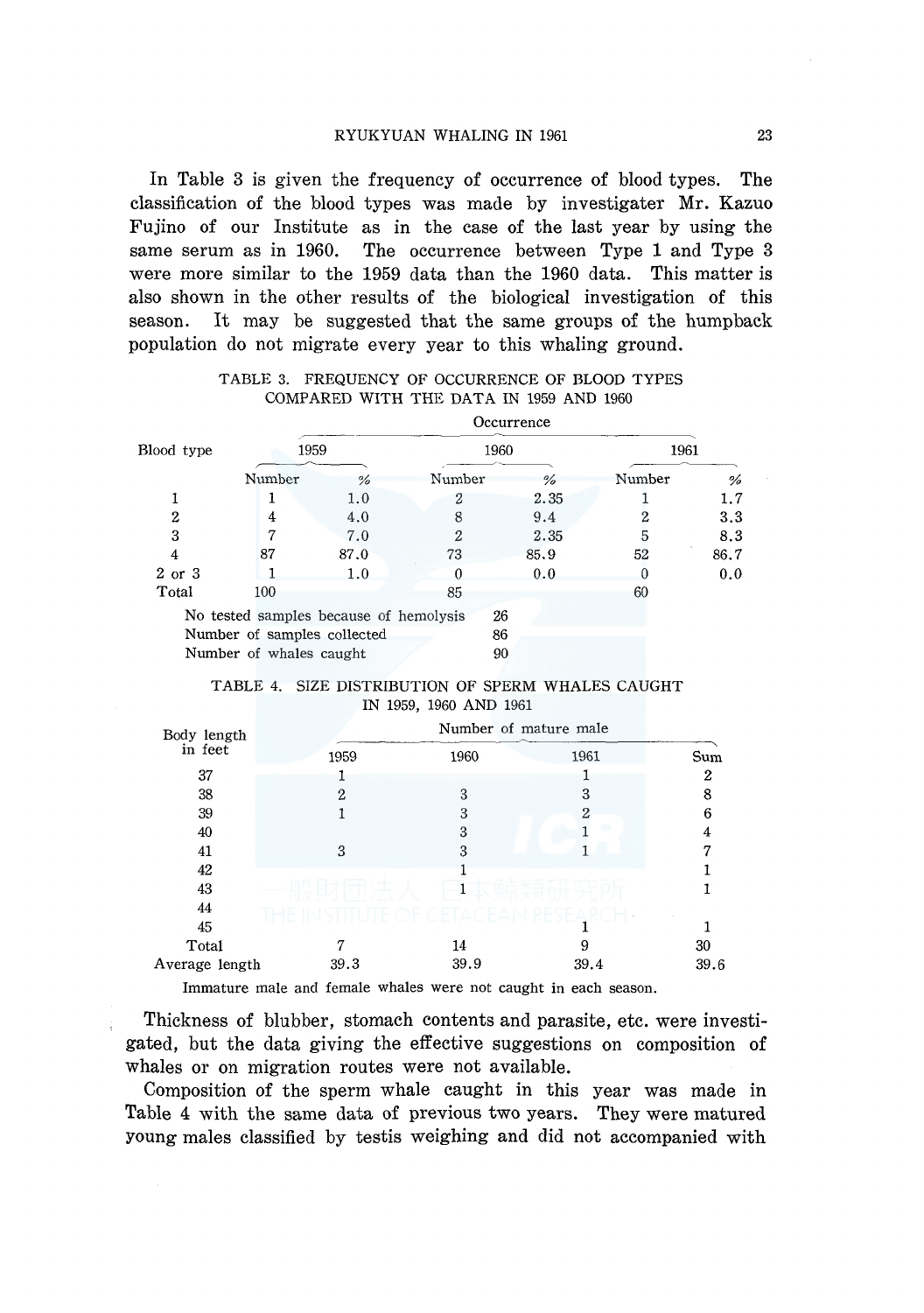24 M. NISHIW AKI

females. They are not the main group of this species, but usually the forerunners of their migrating column.

# CONSIDERATION FOR THE STOCK OF THE HUMPBACK WHALE

The ear plugs that have the most suitable data on the age determination for baleen whales were collected from 92% of the catch of this



Fig. 2. Survival curve from the ear plug lamination survey of the humpback whales caught in Okinawa 1961.

year. In Fig. 2 the frequency of the number of ear plug laminations was shown as a survival curve. The same curves of the previous two years are shown in the same figure for comparison. These three curves are very well in accord. Basing on the agreement of these curves the stock of the humpback whales did not suffer heavy damages through the whaling.

These curves must be separated into male and female and the gathering of the class of ear plug lamination numbers must be done more carefully, but since the data were scanty this method had to be accepted. These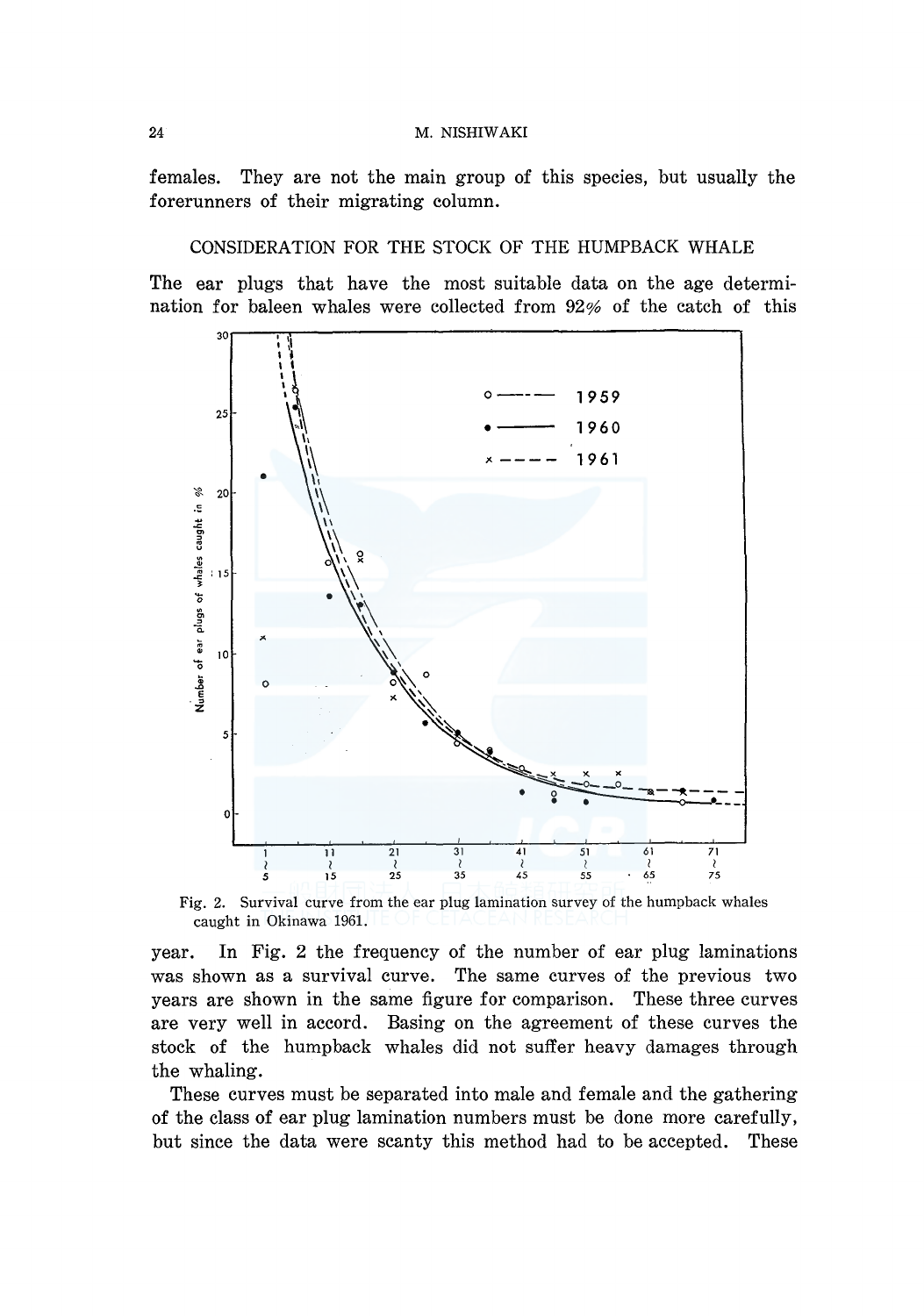results, however, are enough to study some of the tendencies of the stock. The mortality curve that should be calculated from the survival curve was omitted here.



Fig. 3. Data of interpretation on the movement of the humpback whale population.

The annual variations of the above mentioned results are shown in Fig. 3.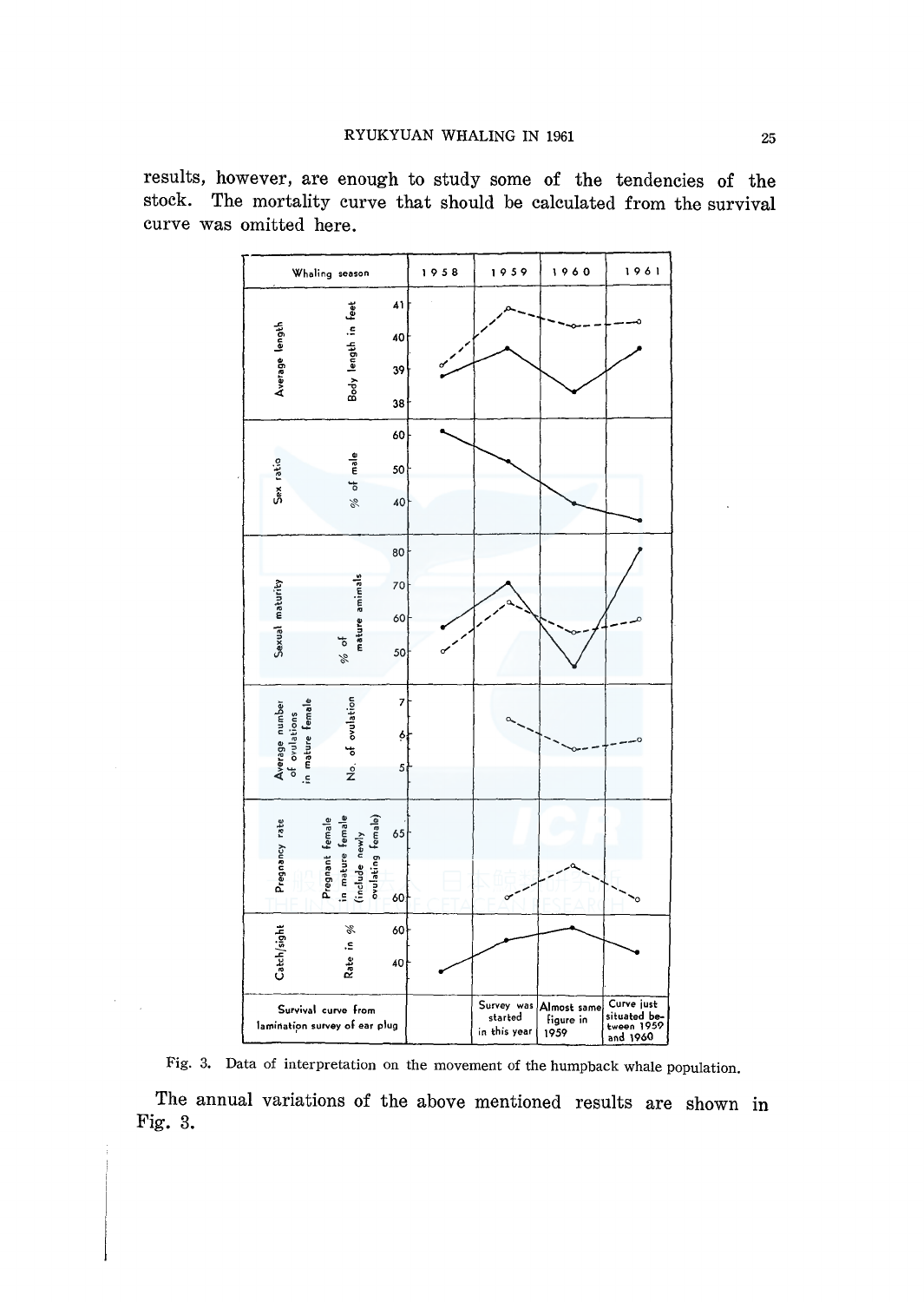In the case of decrease in stock, the following phenomena are observed usually.

1. Decrease of average body length.

2. Decrease of male in sex ratio.

3. Decrease of sexual maturity rate.

4. Decrease of average ovulation number in mature female.

5. Decrease in survival curve.

6. Increase of sight catch ratio.

7. Increase of pregnancy rate in mature female.

According to Fig. 3 the stock of the humpback whale seems to be stable except in the item 2. It is considered that the effect of the present whaling do not cause considerable decrease in the stock.

Also in this season one of the whale marks that were marked in the Aleutian waters was recovered. This fact bear witness to the fact that the humpback whales in the Ryukyuan waters are closely connected with the stock of all North Pacific. By the observation of the Japanese whaling fleet operating in the Aleutian waters more than 300 of the humpback whales are found every season. Nevertheless the catch is decreasing annually. That is caused by the bad weather and the strong winds. The second reason, it must be acknowledged, is that the humpback whales are intelligent enough to change their migration routes because of the increase in the catching intensity.

### MIGRATION ROUTES OF THE HUMPBACK WHALES

This is a very difficult problem, and in a word it still remains unexplained. For information, however, the author enumerates some evidences as the following.

1. The whale marks tagged in the Aleutian waters are recovered in the Ryukyuan waters every season and the total number of recoveries reached six marks.

2. Numerous humpback whales are observed between February and March and also in October in the waters of the Midway and the Hawaii Islands.

3. From January to March many humpback whales are observed in the Ogasawara waters (area of Bonin Is.). Whale marking on the humpbrck whales was carried out in March 1961 by the Fisheries Agency of the Japanese Government in the Ogasawara waters.

4. The number of humpback whales caught in the Japanese coastal whaling were very scarce after the World War II.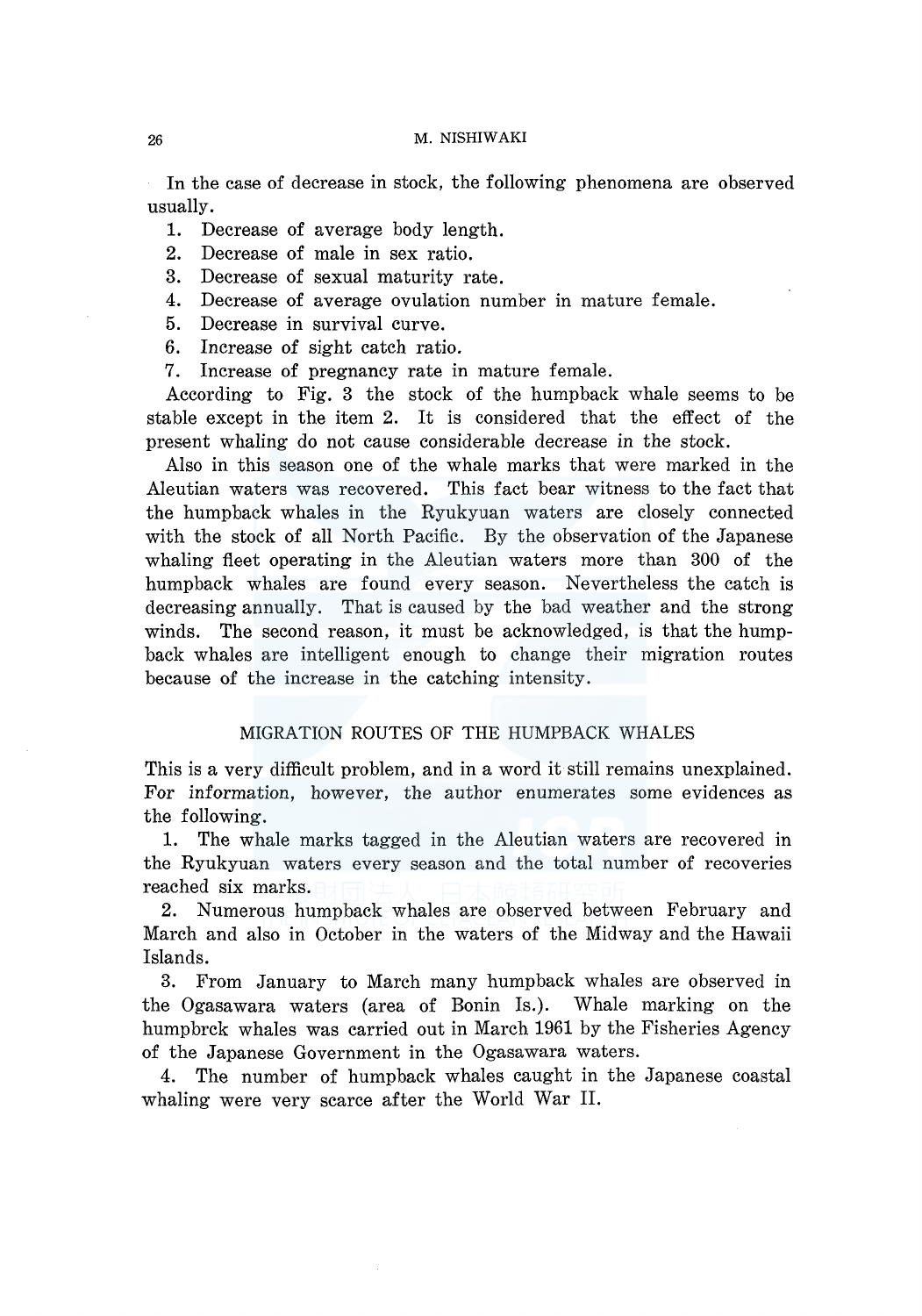#### SUMMARY

Some considerations and results are made hereinafter based on the data already mentioned above.

1. The number humpback whales caught in this year has decreased compared with the last year. The colder waters of the East China Sea, that was caused by the downpour in the summer of 1960, obstructed the migration way of the humpback whales.

2. The number of humpback whales sighted have not decreased in comparison with the last season, but the weather and the strong winds have obstructed the successful catch. The next reason is the factor depended on the catcher boat.

3. Judging from the results of the biological survey the stock of the humpback whales did not suffer heavy damages through whaling. As is shown by the recoveries of the whale marks, the migration groups of the Ryukyuan waters are closely connected with the stock in the Aleutian waters i. e. all the North Pacific stock. It is considered, therefore, that the data of investigation shows the increase and the decrease of the North Pacific stock.

4. It is still unknown where the migration routes of the humpback whales are. Further investigation is necessary to solve this problem. It seems that the whale marking on the humpback whales in the Ogasawara waters by the Japanese Government is a very valuable action.

5. As was mentioned above, the stock of the humpbak whales is considered as a fairly stable condition. It is suitable to give the highest limit of the number of catch as the quota.

6. Though small in number the sperm whales are caught every season. The author does not consider that the actual scouting of this species is carried out. The Ryukyuan Whaling industry should not rely on the catch of the humpback whales only, but try to catch other species of whales also in order to decrease the catch of the humpback whales.

7. The water temperature around the Okinawa Island, the author believes, is dependent on the climatical precipitation on the Chinese Continent. Close study of the weather of the last year on the Chinese Continent will be, therefore, essential in deciding the most suitable time for starting the whaling season and the direction of scouting the whales.

### ACKNOWLEDGEMENT

In concluding the report for the Ryukyuan whaling season of 1961, the author wishes to thanks every person concerned for his kindnesses suggestions and assistances. The author must particularly acknowledge